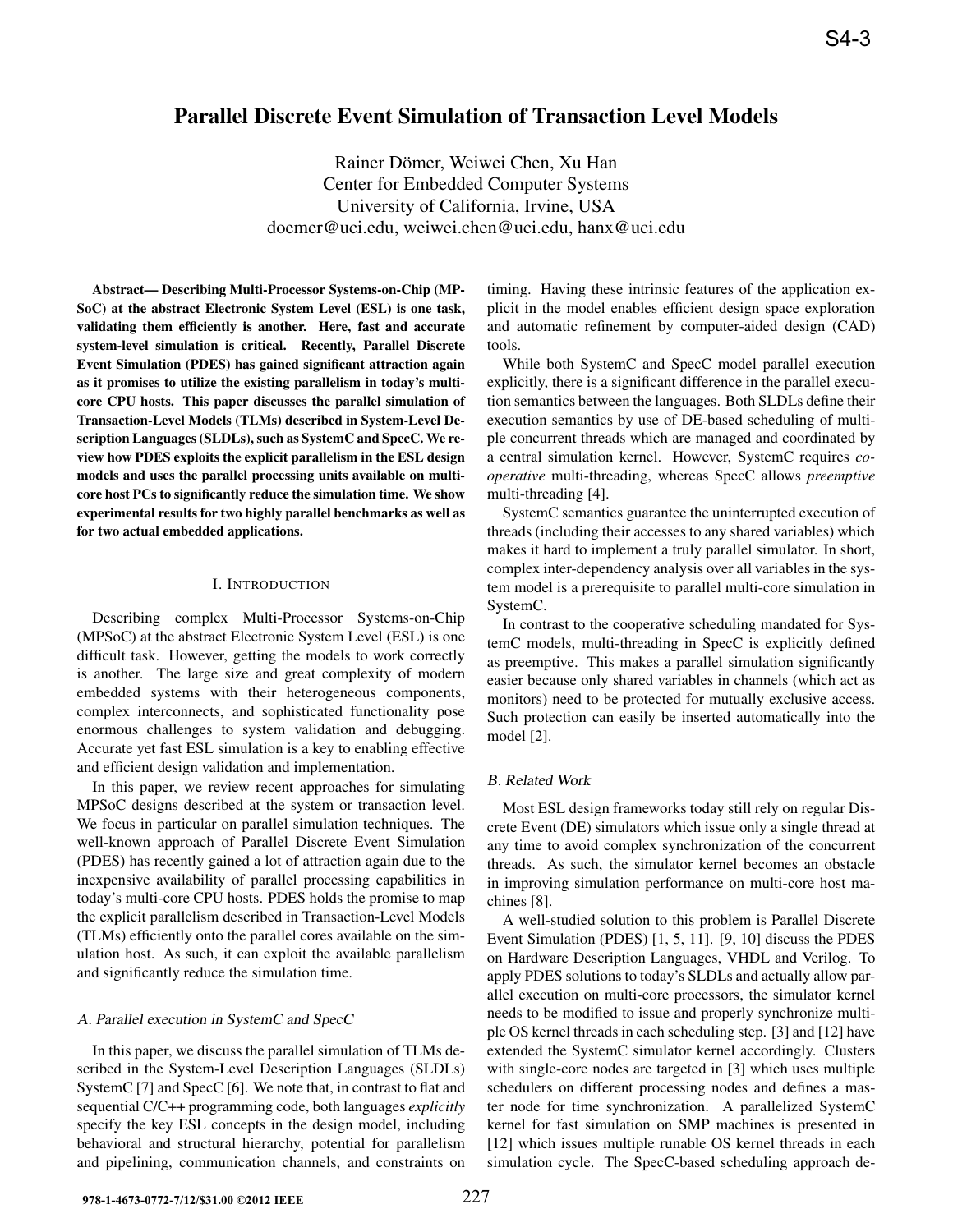scribed in [2] is very similar. However, it features a detailed synchronization protection mechanism which automatically instruments any user-defined and hierarchical channels. As such, this approach does not need to work around the cooperative SystemC execution semantics, neither does it require a specially prepared channel library.

### II. SYSTEM-LEVEL DISCRETE EVENT SIMULATION

System design models with explicitly specified parallelism carry the promise of increased simulation performance through parallel execution of the threads on the available hardware resources of a multi-core host.

In this section, we will first review the DE scheduling scheme used in traditional SLDL simulators which issues only a single thread at any time. We will then discuss the extended scheduling algorithm with true multi-threading capability on symmetric multiprocessing (multi-core) machines. With the exception of the different requirements for protection of communication and synchronization between the concurrent threads, as outlined in Section I.A above, the following sections apply equally to both SystemC and SpecC SLDLs.

## A. Traditional Discrete Event Simulation

In traditional system-level simulation, a regular DE simulator is used. Threads are created for the explicit parallelism described in the models (e.g. *par*{} and *pipe*{} statements in SpecC, and *SC THREADS* in SystemC). The threads are generally managed in the scheduler by use of queues, such as **READY**, which contains all threads that ready to execute, and **WAIT**, which contains all waiting threads. When running, the threads communicate via events and shared variables or channels, and advance simulation time using *wait-for-time* constructs.



Fig. 1.: Traditional DE scheduler.

Traditional DE simulation is driven by events and simulation time advances. Whenever events are delivered or time increases, the scheduler is called to move the simulation forward. As shown in Fig. 1, at any time the traditional scheduler runs a single thread which is picked from the **READY** queue. Within a *delta-cycle*, the choice of the next thread to run is nondeterministic (by definition). If the **READY** queue is empty, the scheduler will fill the queue again by waking threads who have received events they were waiting for. These are taken out of the **WAIT** queue and a new delta-cycle begins.

If the **READY** queue is still empty after event delivery, the scheduler advances the simulation time, moves all threads with the earliest timestamp from the **WAITFOR** queue into the **READY** queue, and resumes execution (*timed-cycle*). Note that at any time, there is only one thread actively executing in the traditional simulation.

# B. Parallel Discrete Event Simulation

A parallel DE scheduler basically works the same way as the traditional scheduler, with one exception: in each cycle, it picks multiple threads from the **READY** queue and runs them in parallel on the available processor cores. For SLDL simulators in particular, the parallel scheduler picks and runs as many threads as CPU cores are available<sup>1</sup>. In other words, it keeps all parallel processing resources as busy as possible.



Fig. 2.: Parallel DE scheduler.

Fig. 2 shows the extended control flow of the parallel scheduler. Note the added loop at the left which issues running threads as long as CPU cores are available and the **READY** queue still has candidates.

Note that for the traditional sequential scheduler any threading model (including user-level or kernel-level threads) is acceptable since only one thread is running at any time. For the parallel scheduler to be effective on a multi-core platform, in contrast, OS kernel threads are necessary. Here, the underlying operating system needs to be aware of the multiple simulator threads so that it can utilize the available parallel CPU cores.

<sup>&</sup>lt;sup>1</sup> Scheduling more threads to run than cores are available would be possible, but this would hurt the simulation performance due to unnecessary preemptive scheduling by the underlying operating system.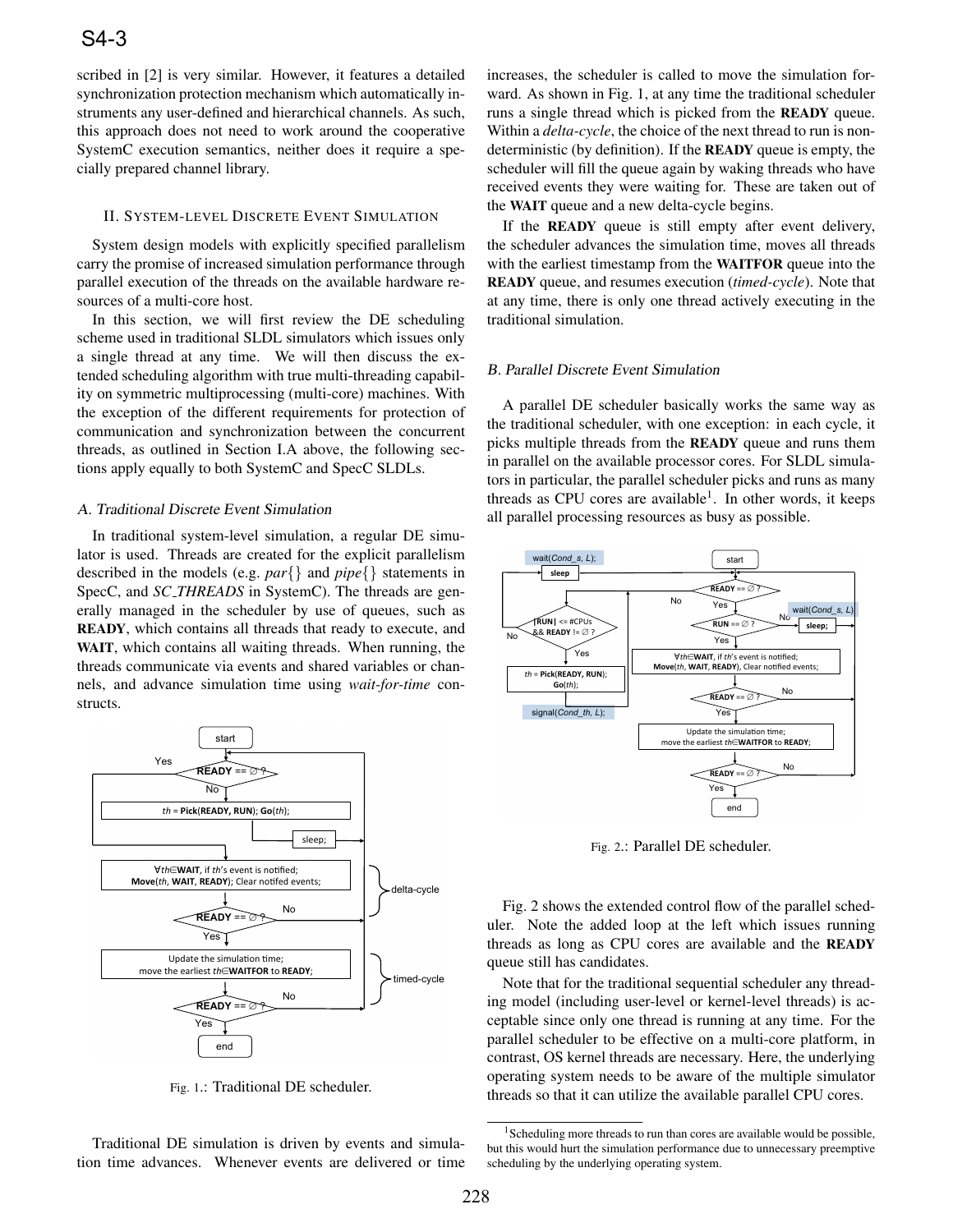S4-3



Fig. 3.: Simulation results for highly parallel benchmark designs.

## III. PARALLEL SYSTEM-LEVEL BENCHMARKS

To demonstrate the potential of parallel simulation, we have designed two highly parallel benchmark design models, a parallel floating-point multiplication example and a parallel recursive Fibonacci calculator. Both benchmark designs are systemlevel models specified in SpecC SLDL.

For all our experiments, we use a symmetric multiprocessing (SMP) capable server running 64-bit Fedora 12 Linux. The SMP hardware specifically consists of 2 Intel<sup>(R)</sup> Xeon<sup>(R)</sup> X5650 processors running at 2.67 GHz<sup>2</sup>. Each CPU contains 6 parallel cores, each of which supports 2 hyperthreads per core. Thus, in total the server hardware supports up to 24 threads running in parallel.

#### A. Parallel floating-point multiplications

Our first parallel benchmark **fmul** is a simple stress-test example for parallel floating-point calculations. Specifically, **fmul** creates 256 parallel instances which perform 10 million double-precision floating-point multiplications each. As an extreme example, the parallel threads are completely independent, i. e. do not communicate or share any variables.

The chart in Fig. 3 shows the experimental results for our parallel simulator when executing this benchmark. To demonstrate the scalability of parallel execution on our server, we vary the number of parallel threads admitted by the parallel scheduler (the value #CPUs in Fig. 2) between 1 and 30.

The elapsed simulator run times are shown in the red line with circle points. Clearly, with more and more CPU cores used, the elapsed simulation time decreases in near logarithmic fashion and flattens when no more CPU cores become available  $(> 24)$ .

When plotting the relative speedup, as shown in the green line with triangle points, one can see that, as expected, the simulation speed increases in nearly linear manner the more parallel cores are used. The maximal speedup is about 17x for this example on our 24-core server.

#### B. Parallel Fibonacci calculation

Our second parallel benchmark **fibo** calculates the Fibonacci series in parallel and recursive fashion. Recall that a Fibonacci number is defined as the sum of the previous two Fibonacci numbers,  $fib(n) = fib(n-1) + fib(n-2)$ , and the first two numbers are  $fib(0) = 0$  and  $fib(1) = 1$ . Our **fibo** design parallelizes the Fibonacci calculation by letting two parallel units compute the two previous numbers in the series. This parallel decomposition continues up to a user-specified depth limit (in our case 8), from where on the classic recursive calculation method is used.

In contrast to the **fmul** example above, the **fibo** benchmark uses shared variables to communicate the input and calculated output values between the units, as well as a few counters to keep track of the actual number of parallel threads (for statistical purposes). Thus, the threads are not fully independent from each other. Also, the computational load is not evenly distributed among the instances due to the fact that the number of calculations increases by a factor of approximately 1.618 (the *golden ratio*) for every next number.

The **fibo** simulation results are also plotted in Fig. 3. The elapsed simulator run times, shown in the dark red line with square points, show the same decreasing curve as the **fmul** example. Accordingly, the relative simulation speedup, shown in the blue line with diamond points, also shows the same ex-

<sup>2</sup>To ensure consistent timing measurements, we have disabled the dynamic frequency scaling and turbo mode of the processors.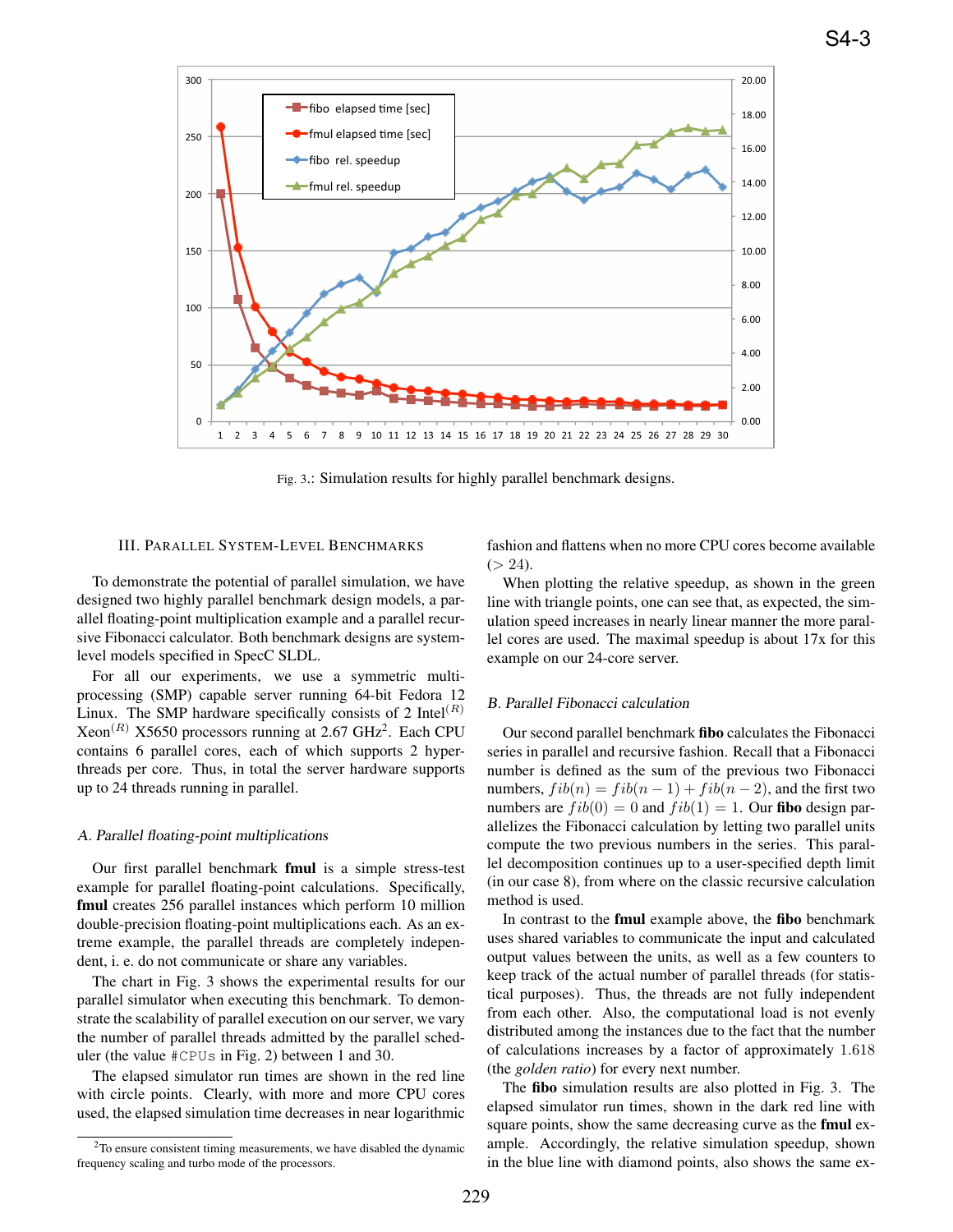# S4-3

pected behavior. Speed increases in nearly linear fashion until it reaches saturation at about a factor of 14x.

When comparing the **fmul** and **fibo** benchmark results, we notice a more regular behavior of the **fmul** example due to its even load and zero inter-thread communication.

# IV. EXPERIMENTAL RESULTS FOR EMBEDDED APPLICATIONS

To demonstrate the improved simulation speed of the parallel multi-core simulator for actual embedded applications, we use a H.264 video decoder and a JPEG encoder application [2].

#### A. H.264 AVC Decoder with Parallel Slice Decoding

The H.264 Advanced Video Coding (AVC) standard [13] is widely used in video applications, such as internet streaming, disc storage, and television services. It provides high-quality video at less than half the bit rate compared to its predecessors H.263 and H.262. At the same time, it requires more computing resources for both video encoding and decoding.

The H.264 decoder takes as input a stream of encoded video frames. A frame can be further split into one or more slices, as illustrated in the upper right part of Fig. 4. Notably, slices are *independent* of each other in the sense that decoding one slice will not require any data from the other slices. For this reason, parallelism exists at the slice-level and parallel slice decoders can be used to decode multiple slices in a frame simultaneously.



Fig. 4.: Parallelized H.264 decoder model.

Fig. 4 shows the block diagram of our H.264 decoder model. The decoding of a frame begins with reading new slices from the input stream. These are then dispatched into four parallel slice decoders. Finally, a synchronizer block completes the decoding by applying a deblocking filter to the decoded frame. All the blocks communicate via FIFO channels. Internally, each slice decoder consists of the regular H.264 decoder functions, such as entropy decoding, inverse quantization and transformation, motion compensation, and intra-prediction.

For our experiment, we use the stream "Harbour" with 299 video frames, each with 4 slices of equal size. As discussed in [2], 68.4% of the total computation time is spent in the parallel slice decoding. Thus, while the maximum parallelism is 4 in this model, the effective maximum speedup we can gain is only 2.05 (due to the sequential parts).

Table 5 lists the simulator run times for TLMs at different abstraction levels. We compare the elapsed simulation time against the sequential reference simulator (the table also includes the CPU load reported by the Linux OS). We can clearly see that the 24 available cores on the server are under-utilized. The reason is obviouly the maximum available parallelism in the model (2.05). The measured speedups are also somewhat lower than the maximum due to the overhead introduced in parallelizing and synchronizing the slice decoders.

| Simulator            |       | Reference      | Multi-Core    |         |
|----------------------|-------|----------------|---------------|---------|
| Par. issued threads: |       | n/a            | 24            |         |
|                      |       | sim. time      | sim. time     | speedup |
|                      | spec  | 37.71s (90%)   | 21.01s (173%) | 1.79    |
|                      | arch  | 38.26s (90%)   | 21.26s(171%)  | 1.80    |
| models               | sched | $38.10s(91\%)$ | 22.31s(166%)  | 1.71    |
|                      | net   | 38.18s (91%)   | 22.45s (166%) | 1.70    |
|                      | tlm   | 39.17s (90%)   | 22.32s(167%)  | 1.75    |
|                      | comm  | 49.92s (90%)   | 33.55s(156%)  | 1.49    |

Fig. 5.: Simulation results for H.264 Decoder example.

| Simulator            |       | Reference    | Multi-Core    |         |
|----------------------|-------|--------------|---------------|---------|
| Par. issued threads: |       | n/a          | 24            |         |
|                      |       | sim. time    | sim. time     | speedup |
|                      | spec  | 3.46s(93%)   | 2.82s(146%)   | 1.23    |
|                      | arch  | 3.92s(94%)   | 2.83s(147%)   | 1.39    |
| models               | sched | 4.64s(93%)   | 3.61s(137%)   | 1.29    |
|                      | net   | 13.87s (97%) | 45.96s (130%) | 0.30    |

Fig. 6.: Simulation results for JPEG Encoder example.

## B. JPEG Image Encoder

As a second embedded application, Table 6 shows the simulation speedup for a JPEG Encoder example which performs its DCT, Quantization and Zigzag modules for the 3 color components in parallel, followed by a sequential  $Huffman$ encoder at the end. Again, the available parallelism in the model is low (maximal 3 parallel threads, followed by a significant sequential part). Some speedup is gained by the multicore parallel simulator for the higher level models (spec, arch, sched). However, the simulator performance decreases for the model at the lowest abstraction level  $(net)$  due to the high number of bus transactions and arbitrations which are not parallelized.

#### V. CONCLUDING REMARKS

Parallel Discrete Event Simulation (PDES) has recently come into fashion again. PDES is highly desirable for ESL design due to the constantly rising complexity of embedded systems which makes accurate and fast simulation challenging.

After a brief review of the essential differences between traditional discrete event simulation and PDES, we have examined two highly parallel benchmark applications, **fmul** and **fibo**, and two actual embedded design examples, a H.264 decoder and a JPEG encoder. While the measured simulation